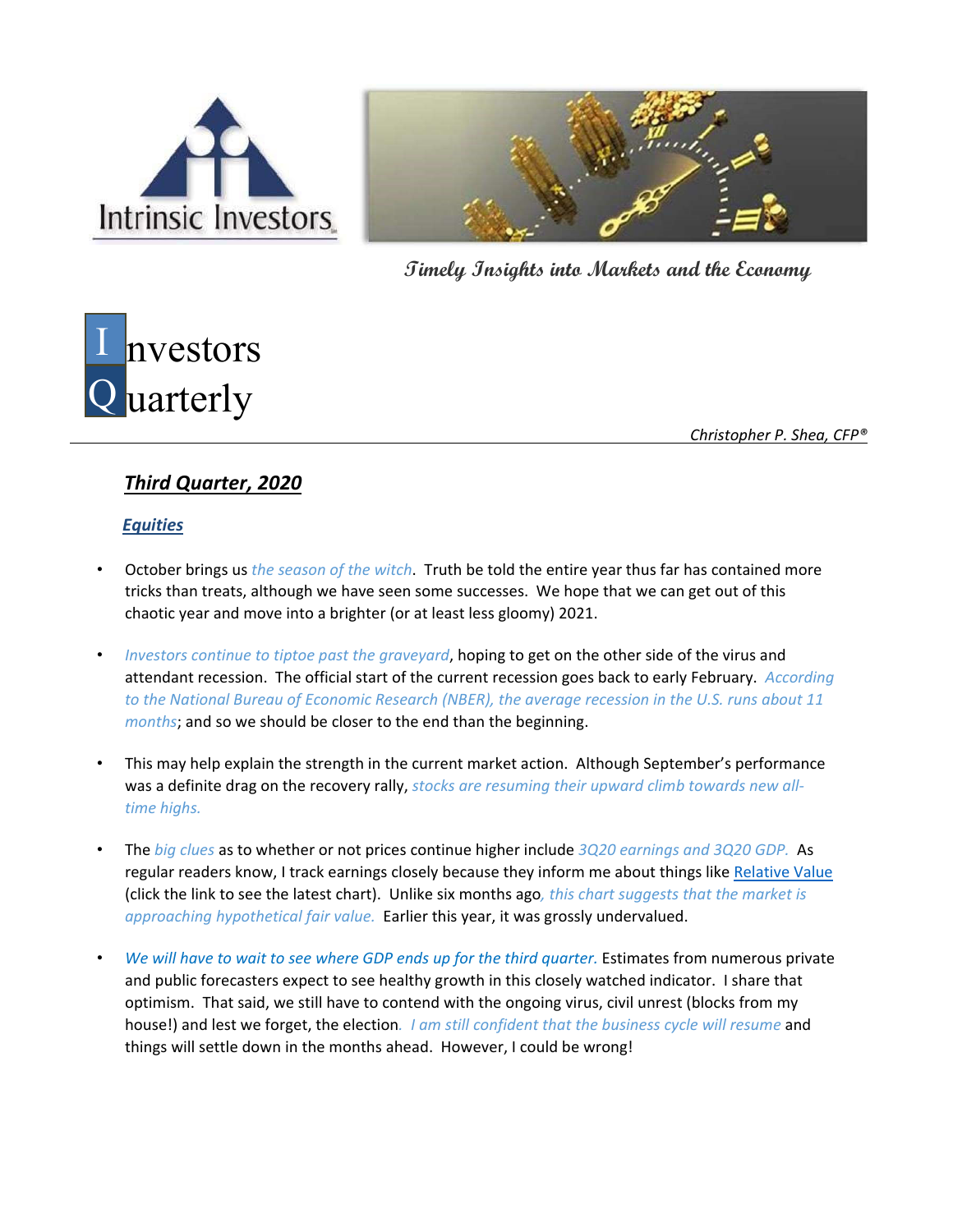### *Fixed Income*

- *We will have to wait until the preliminary GDP report comes out on October 29th* to get a feel for what the Fed might have in mind relating to interest rates. The Fed has sent out signals that they will stay the current course for as long as two more years.
- That is likely to benefit consumers and by default, equity investors, but it will offer little comfort to investors crying in the wilderness of miserable bond and CD rates.
- I mentioned inflation in a recent letter. *CPI remains contained which is a mixed blessing*. On the one hand, like low interest rates, it benefits consumers. On the other hand, it baffles many economist that inflation remains subdued in the face of runaway debt and deficits. One cannot ignore these twin dangers indefinitely.

#### *Conclusions*

- For the immediate future, *most eyes will be on November 3rd*, except for mine. *I am waiting to see if October 29th will be a surprise.* People tend to obsess over elections. Many investors try to make short-term plays over which side might or might not win. Very dangerous business if you ask me.
- Conventional wisdom says that a healthy market favors the incumbent (it's the economy, stupid). However, it is more than that. *Independent research suggests that people vote on how they feel about their personal finances and situations* and very few people express those feelings. So hold onto your hats and see how things turn out. At least it is over November  $4<sup>th</sup>$  (I hope!).
- Another thing to consider moving forward is that we are nearing the end of the least profitable season of the year (May-October). It does not always happen that way, especially during plague years! Still, we can take some heart from the historical averages that reflect that the November‐ April period tends to be good for equities.
- Revisiting the recession and recovery scenario for a minute, *it is worth noting that in a normal business cycle, small companies tend to lead the way back,* which I find encouraging for iCore investors *since that is where our model has us.* It has been a bit of a pain, but I note that we are getting more days where the Russell 2000 is dominating relative performance. *We are often early to the party, but seldom wrong using this process.*
- *We remain optimistic.* There are still numerous challenges out there and many people are struggling health wise and financially, but as I like to say you cannot keep a good country down. Hang in there and *stay away from graveyards on Halloween!*